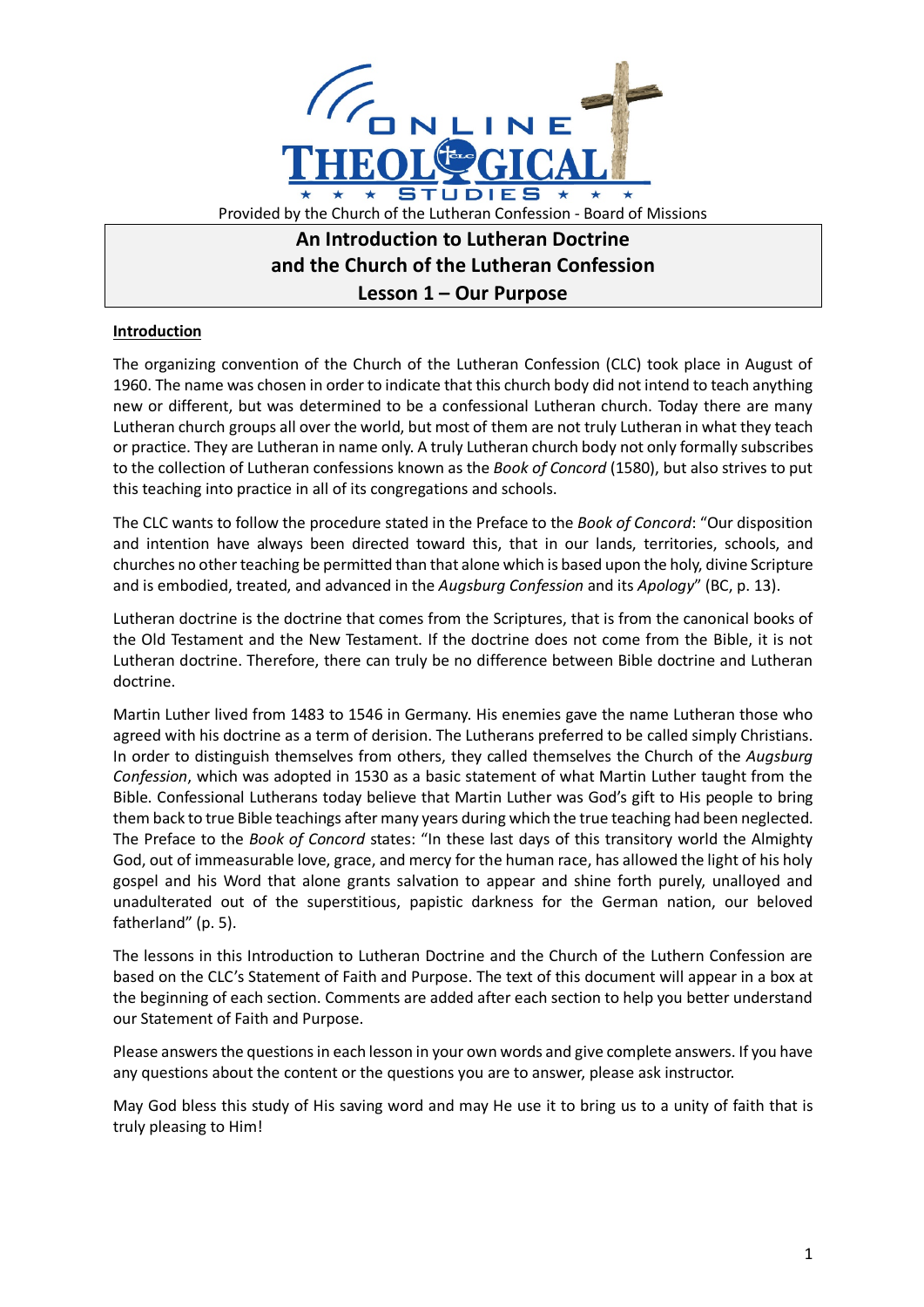## **CLC Statement of Faith and Purpose – Foreword to the Fourth Edition**

The 1968 Convention of the Church of the Lutheran Confession asked that a statement be prepared and published that would supply a simple but definitive expression of our faith in the basic doctrines of Scripture.

The Statement of Faith and Purpose was published in 1969. It has served well as a public confession of the Church of the Lutheran Confession, and experience has shown that it has spoken to the hearts of readers in an inspirational rather than dogmatic fashion.

The Statement of Faith and Purpose was written to present what the Bible says and what we believe and teach regarding the issues of the day. While our confessional position remains unchanged, there was an effort in this 4th edition to speak simply and clearly to a world that desperately needs to hear the word of life from Jesus.

## **I. Our Purpose**

It is our single purpose to be a Christian church that proclaims the saving Gospel of Jesus Christ as revealed in the Bible. This Gospel is the only way people can know the true God and the way to eternal life. Our purpose and commitment rest upon the following statements of the Bible:

Matthew 28:18-20: *And Jesus came and spoke to them, saying, "All authority has been given to Me in heaven and on earth. Go therefore and make disciples of all the nations, baptizing them in the name of the Father and of the Son and of the Holy Spirit, teaching them to observe all things that I have commanded you: and lo, I am with you always, even to the end of the age." Amen.*

John 17:3: *And this is eternal life that they may know You, the only true God, and Jesus Christ whom You have sent.*

Acts 4:12: *Nor is there salvation in any other, for there is no other name under heaven given among men by which we must be saved.*

## Comments:

It is always important to know the context of a passage. For example, Jesus said Matthew 28:18-20 during the forty-day period between His resurrection from the dead and His ascension to heaven. He had completed His mission of living and dying in order to redeem mankind. His resurrection from the dead proved that His mission was a success. At a designated time and place, Jesus gathered His followers at a mountain in Galilee and gave them their marching orders.

As the Son of God, Jesus always had all authority on heaven and earth. But now this authority has been given to Him also as a man, because He completed His assignment of saving the world. In His authority He is now telling His followers what they are to do during the time that remains before He returns on the last day as the Judge of the living and the dead. Their assignment as disciples or followers is to make others His disciples by baptizing them in the name of the true God: the Triune God (Father, Son, and Holy Spirit), and by teaching them all the things that Jesus taught them. This is our great commission as Christians, for it is clear that this task is to continue as long as the world endures. Jesus promises to be with us as we carry out this work.

Around the same time, Jesus said: **"Go into the whole world and preach the gospel to every creature"** (Mark 16:15). The Gospel is the Good News of what Jesus has done for our salvation. That is why we call it "the saving Gospel of Jesus Christ." The apostle Paul summarized the Gospel in these words: **"Christ died for our sins according to the Scriptures…He was buried, and…He rose again the third day according to the Scriptures"** (1 Corinthians 15:3-4).

John 17:3 is a small portion of the prayer Jesus prayed to His heavenly Father on the night of His arrest. Notice that the true God who gives eternal life is the God who sent Jesus into the world as the Christ, the promised Messiah. Notice also that the hope for eternal life is based on our knowledge of the true God and Jesus, whom the Father sent into the world to be our Savior.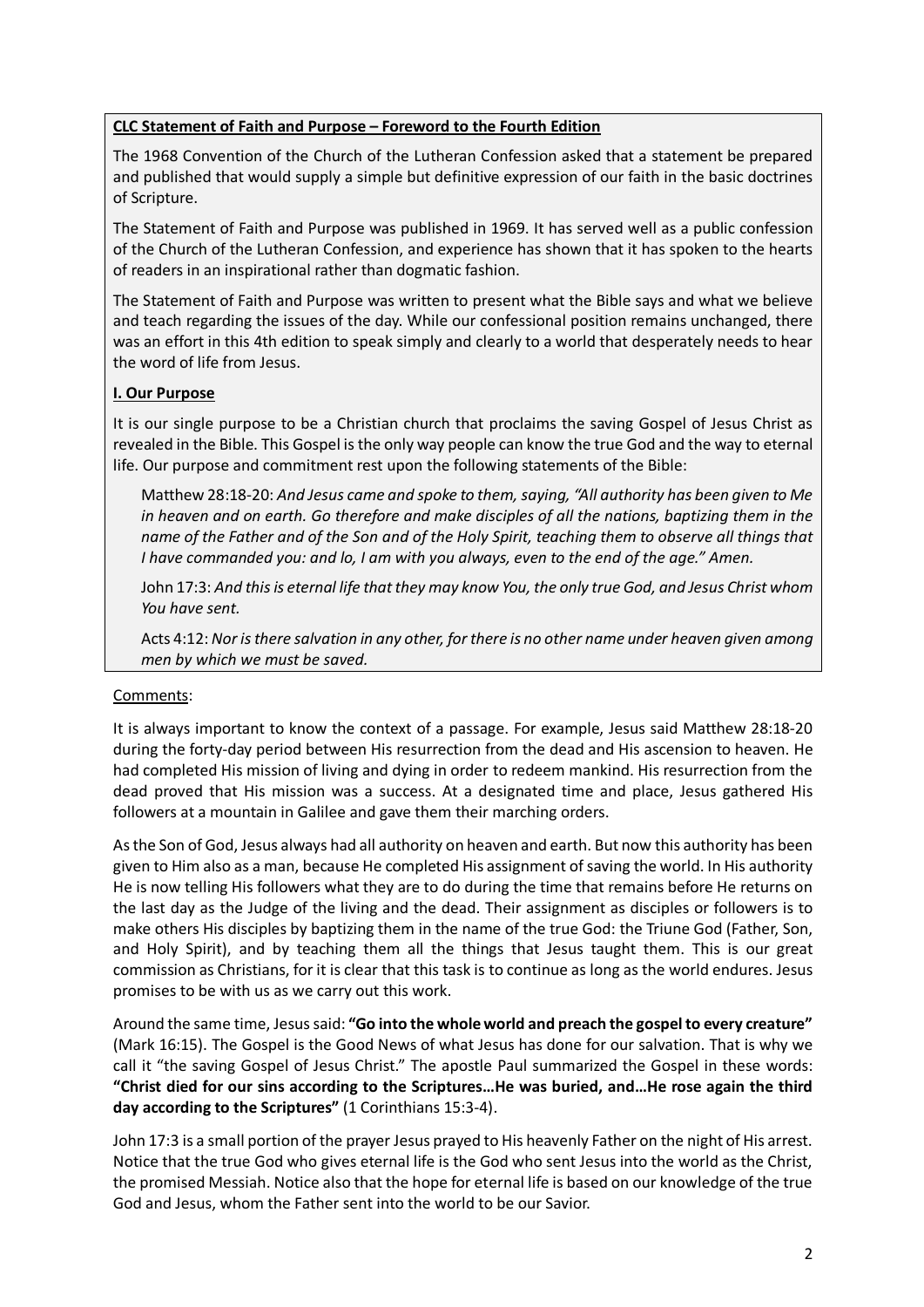Peter, one of Jesus' disciples, spoke the words in Acts 4:12 shortly after Jesus' resurrection and ascension. He and John were imprisoned by the Jewish authorities because they were openly teaching the Jewish people that Jesus had risen from the dead. Their message was confirmed by the miracle they had just performed in Jesus' name: the healing of a crippled beggar at the gate of the Temple. When Peter was asked by what authority he and John had healed the beggar, Peter responded by directing their attention to Jesus as the only Savior of the entire human race.

This truth should make us realize the extreme importance of bringing the good news of salvation in Jesus to as many people as we possibly can. The religion of Jesus or Christianity is the only religion in the entire world that can save anyone and give him or her eternal life. Our church body therefore must have the teaching and spreading of this good news of Jesus as its main task. In fact, every other task that we carry out must support this main task, or else it is not a task for our church or any other Christian church to be involved in.

## **I. Our Purpose** (continuation)

We reject the idea of some that the main work of the church is to promote political and social causes. Our right of existence as a church body has been established by our Lord's commission to "*preach the gospel to every creature*" (Mark 16:15). Therefore we are committed to say with the Apostle Paul: "*I am determined not to know anything among you except Jesus Christ and Him crucified*" (1 Corinthians 2:2). As individuals, Christians will show fruits of their faith by concern for social and political issues, letting their light shine before others to the glory of God.

1 Peter 2:9: *But you are a chosen generation, a royal priesthood, a holy nation, His own special people, that you may proclaim the praises of Him who called you out of darkness into His marvelous light.*

Matthew 5: 13-16: *You are the salt of the earth; but if the salt loses its flavor, how shall it be seasoned? It is then good for nothing but to be thrown out and trampled underfoot by men. You are the light of the world. A city that is set on a hill cannot be hidden. Nor do they light a lamp and put it under a basket, but on a lampstand, and it gives light to all who are in the house. Let your light so shine before men, that they may see your good works and glorify your Father in heaven.*

## Comments:

As a church body our work centers on the preaching of the Gospel. This is our full-time assignment. As a church body, we are not called to get involved in matters of social justice or political parties. Of course, the preaching of the Gospel in accordance with God's Word makes it necessary for the church to preach God's Law boldly. We must denounce that which is contrary to God's Word without fear or favor, like John the Baptist denounced the adultery of Herod Antipas and Paul spoke about the judgment to come to Governor Felix. But Paul did not begin a campaign to do away with slavery in the Roman Empire nor did he organize any kind of rebellion against the decrees of Emperor Nero.

Individual Christians, however, have a dual citizenship. On the one hand, they are God's chosen and special people called to proclaim the praises of their saving God in word and deed. On the other hand, they are also citizens of their country. They have various duties according to their station in life, whether fathers or mothers or government officials or employers or employees. Citizens have a duty to obey the laws of the land. They also have certain rights and privileges in certain countries to participate in social and political causes, such as voting and supporting certain candidates over other candidates, etc. These rights vary from one country and culture to another. In all situations and in all circumstances, however, we should not hide our faith in Jesus Christ or our allegiance to Him. We should confess our faith by what we say and what we do. This is taught by 1 Peter 2:9 and Matthew 5:13-16, which a portion of Jesus' Sermon on the Mount addressed to His followers.